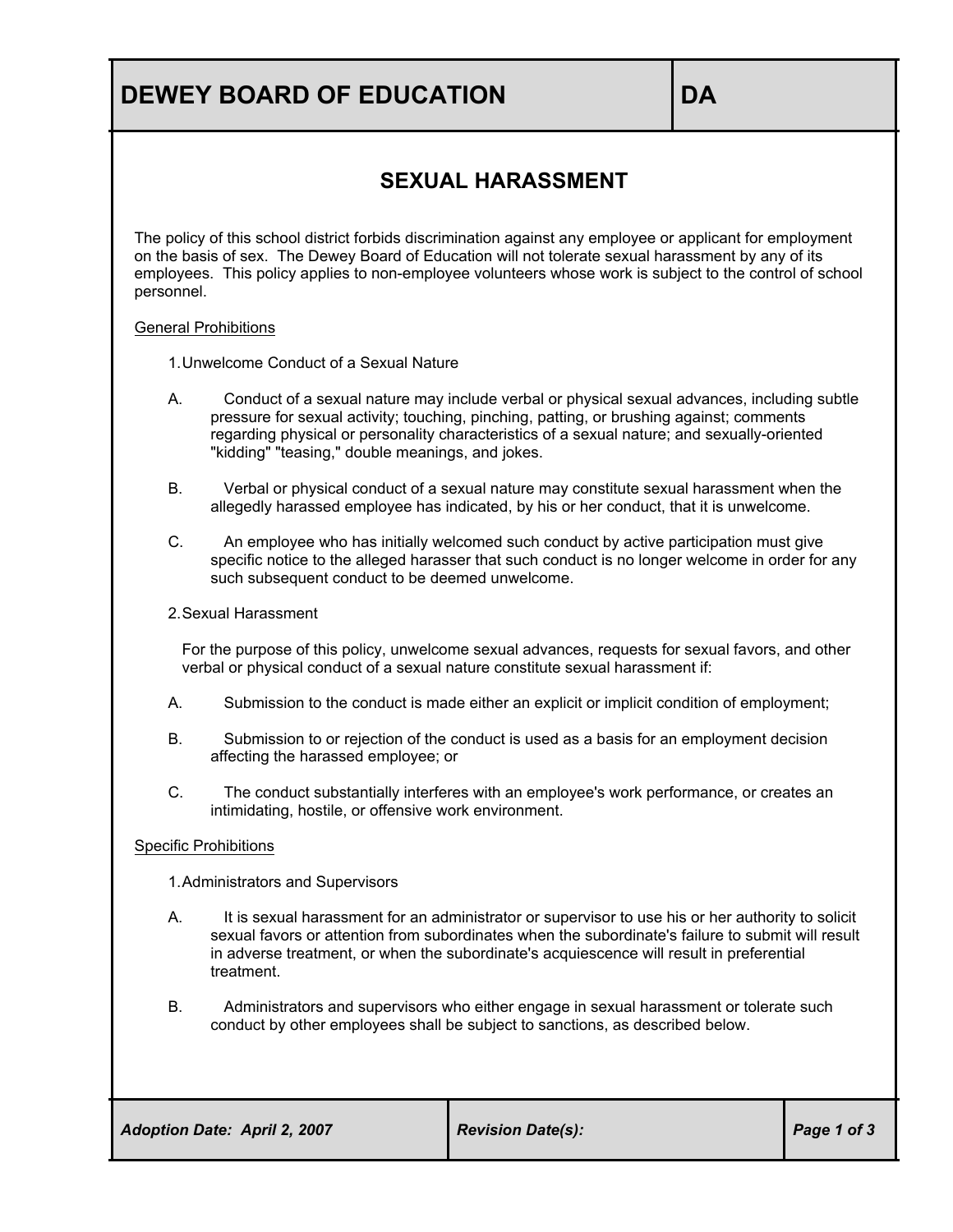### **SEXUAL HARASSMENT (Cont.)**

2.Non-administrative and Non-supervisory Employees

It is sexual harassment for a non-administrative and non-supervisory employee to subject another such employee to any unwelcome conduct of a sexual nature. Employees who engage in such conduct shall be subject to sanctions as described below.

#### Report, Investigation, and Sanctions

- 1.It is the express policy of the board of education to encourage victims of sexual harassment to come forward with such claims. This may be done through the Employee Grievance policy.
- A. Employees who feel that administrators or supervisors are conditioning promotions, increases in wages, continuation of employment, or other terms or conditions of employment upon sexual favors, are encouraged to report these conditions to the appropriate administrator. If the employee's direct administrator or supervisor is the alleged offending person, the report will be made to the next higher level of administration or supervision, unless it is the superintendent who is the alleged offender. In which case, the complaint shall be referred to the board president.
- B. Employees are also urged to report any unwelcome conduct of a sexual nature by supervisors or fellow employees if such conduct interferes with the individual's work performance or creates a hostile or offensive working environment.
- C. Confidentiality will be maintained; however, absolute confidentiality cannot be guaranteed because of due process concerns that arise in sexual harassment investigations. No reprisals or retaliation will be allowed to occur as a result of the good faith reporting of charges of sexual harassment.
- 2.In determining whether alleged conduct constitutes sexual harassment, the totality of the circumstances, the nature of the conduct, and the context in which the alleged conduct occurred will be investigated. The superintendent has the responsibility of investigating and resolving complaints of sexual harassment.
- 3.Any employee found to have engaged in sexual harassment shall be subject to sanctions, including, but not limited to warning, suspension, or termination subject to applicable procedural and due process requirements.

**REFERENCE: Title VII of the Civil Rights Act of 1964 29 CFR §1604.1, et seq. 34 CFR Part 106 20 USC §§1681-1688 29 USC §794 42 USC §§2000d-2000d-7 42 USC §§2000e-2000e-17 42 USC §2000e-2**